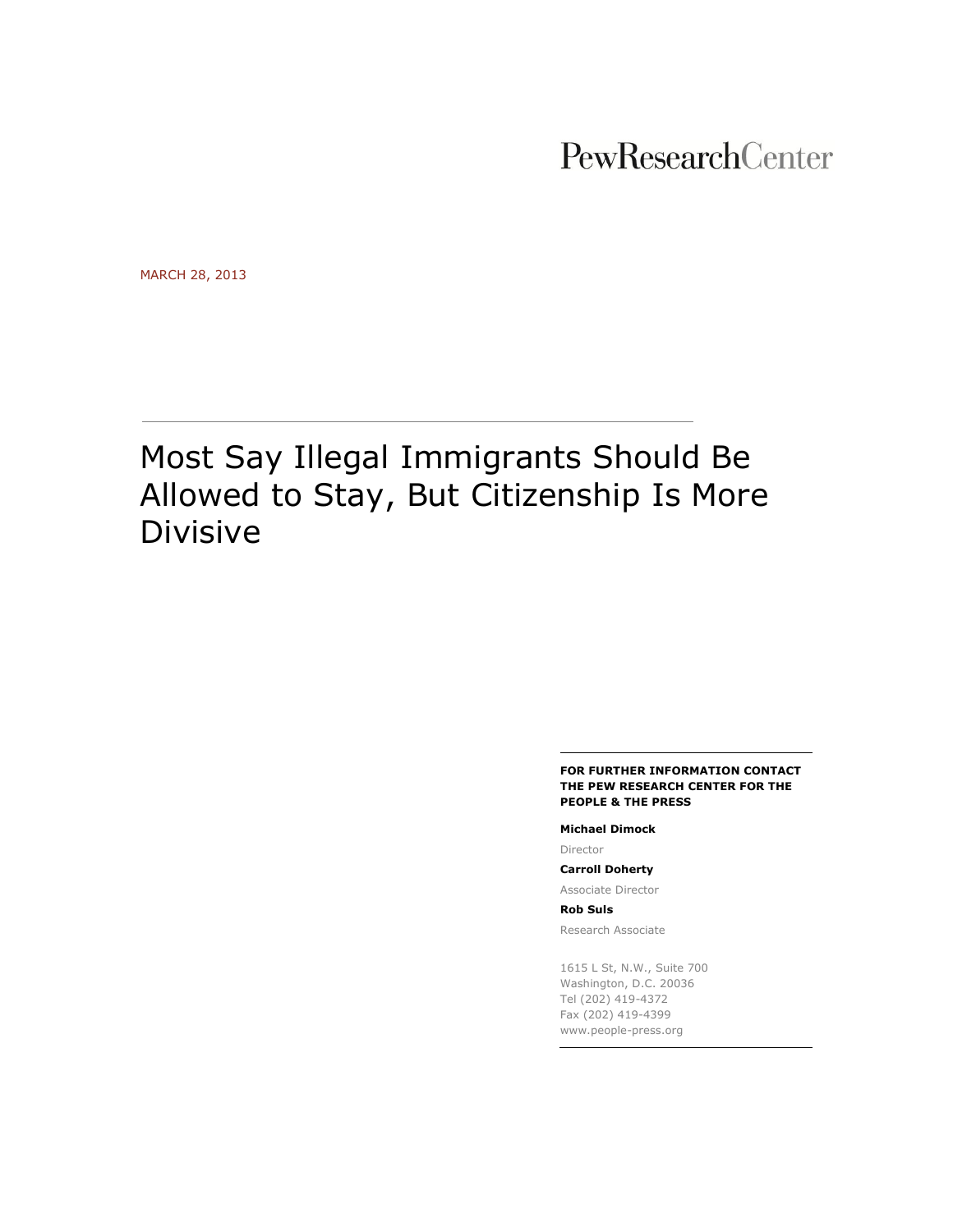## Most Say Illegal Immigrants Should Be Allowed to Stay, But Citizenship Is More Divisive

A new survey finds that seven-in-ten Americans (71%) say there should be a way for people in the United States illegally to remain in this country if they meet certain requirements, while 27% say they should not be allowed to stay legally. Most who favor providing illegal immigrants with some form of legal status  $-43\%$  of the public – say they should be allowed to apply for citizenship, but 24% of the public says they should only be allowed to apply for legal residency.

Majorities across all demographic and political groups say there should be a way for illegal immigrants who meet certain requirements to stay in the U.S. legally. Among those who favor providing legal status, the balance of opinion is in favor of allowing those here illegally who meet the requirements to apply for citizenship. However, no more than about half in any demographic group supports permitting illegal immigrants to apply for citizenship.

In 2011, there were about 40 million immigrants in the United States. Of that total, 11.1 million, or 28%, were in this country illegally. (*For more see ["Recent Tren](http://www.pewhispanic.org/2013/02/04/ii-recent-trends-in-naturalization-2000-2011-2/)ds in [Naturalization, 2000-](http://www.pewhispanic.org/2013/02/04/ii-recent-trends-in-naturalization-2000-2011-2/)2011" Feb. 4, 2013.)*

The national survey by the Pew Research Center, conducted March 13-17 among 1,501 adults, finds that overall attitudes about immigrants in the United States are more

## **in the U.S. Illegally?** 71% There should be a way for them 2% Don't know to stay legally 27% Should not be allowed to 43% stay legally Be eligible for citizenship 24% Be eligible for permanent residency Don't know

**How to Handle Immigrants Living** 

PEW RESEARCH CENTER March 13-17, 2013.

positive than negative, despite the nation's struggling economy.

Thinking about immigrants generally, 49% of Americans say they strengthen the country because of their hard work and talents, while 41% say they are a burden because they take jobs, health care and housing. In a June 2010 poll, 39% said immigrants strengthened the country while 50% said they were a burden.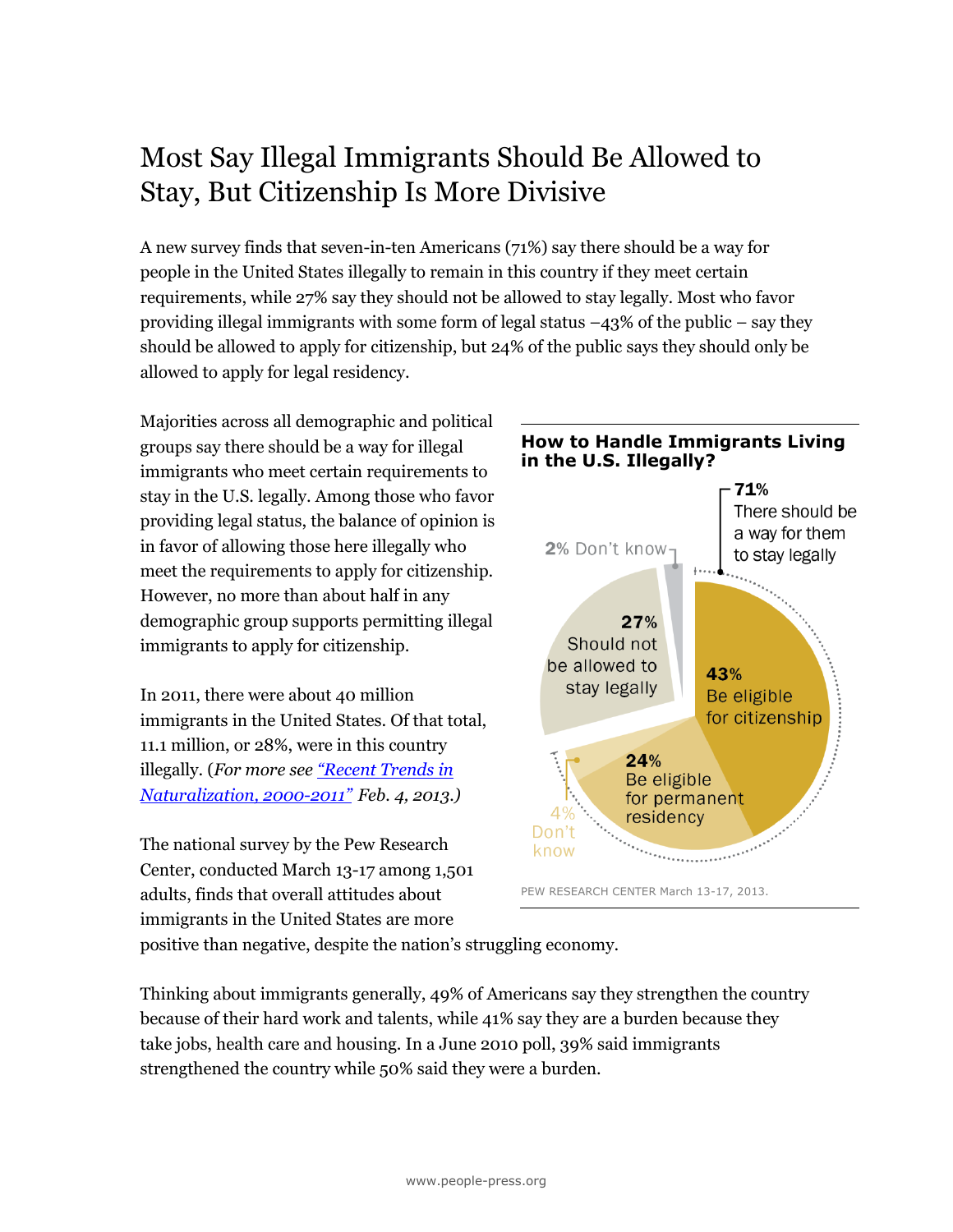In addition, more Americans think that the growing number of newcomers in the United States strengthens society than believe that they threaten traditional American customs and values. About half (52%) say the growing number of newcomers in the U.S. strengthens society, while 43% say the influx of newcomers threatens traditional American values and customs.

## **Broad Support for Legal Status for Illegal Immigrants**

Support for granting legal status to illegal immigrants is wide ranging. Eight-in-ten non-Hispanic blacks (82%) and Hispanics (80%) say those in the United States illegally should be allowed to stay if they meet certain requirements; about half of blacks (52%) and Hispanics (49%) say illegal immigrants should be able to apply for citizenship.

Two-thirds of non-Hispanic whites (67%) say illegal immigrants should be allowed to stay in the country legally, while 31% say they should not. Four-in-ten whites say people in the United States illegally should have the chance to apply for citizenship if they meet certain requirements.

## **Educational, Racial Differences on How to Deal with Illegal Immigrants**

|                   | Should<br>be<br>allowed | And be able to apply for |                        | <b>Should</b><br>not be<br>allowed |               |
|-------------------|-------------------------|--------------------------|------------------------|------------------------------------|---------------|
|                   | to stay<br>legally      | Citizenship              | Permanent<br>residency | to stay<br>legally                 | DK            |
|                   | $\frac{0}{0}$           | 0/0                      | 0/0                    | $\frac{0}{0}$                      | $\frac{0}{0}$ |
| Total             | 71                      | 43                       | 24                     | 27                                 | $2 = 100$     |
| White             | 67                      | 40                       | 23                     | 31                                 | $2 = 100$     |
| <b>Black</b>      | 82                      | 52                       | 26                     | 17                                 | $1 = 100$     |
| Hispanic          | 80                      | 49                       | 26                     | 17                                 | $4 = 100$     |
| 18-29             | 78                      | 44                       | 31                     | 22                                 | $0 = 100$     |
| $30 - 39$         | 71                      | 43                       | 25                     | 27                                 | $2 = 100$     |
| $50 - 64$         | 65                      | 39                       | 22                     | 30                                 | $4 = 100$     |
| $65+$             | 69                      | 45                       | 18                     | 28                                 | $3 = 100$     |
| College grad+     | 84                      | 47                       | 33                     | 14                                 | $2 = 100$     |
| Some college      | 71                      | 43                       | 24                     | 27                                 | $1 = 100$     |
| HS or less        | 62                      | 40                       | 19                     | 35                                 | $3 = 100$     |
| Republican        | 64                      | 38                       | 22                     | 34                                 | $2 = 100$     |
| Democrat          | 76                      | 48                       | 24                     | 21                                 | $3 = 100$     |
| Independent       | 70                      | 39                       | 28                     | 29                                 | $2 = 100$     |
| Among whites      |                         |                          |                        |                                    |               |
| College grad      | 81                      | 46                       | 31                     | 17                                 | $2 = 100$     |
| No college degree | 61                      | 38                       | 20                     | 37                                 | $2 = 100$     |

PEW RESEARCH CENTER March 13-17, 2013. Whites and blacks include only those who are not Hispanic; Hispanics are of any race. "Don't know" responses to question about citizenship/permanent residency are not shown. Figures may not add to 100% because of rounding.

Among whites with no college degree, 61% favor allowing those in the U.S. illegally to stay legally, while 37% disagree. There is more support among white college graduates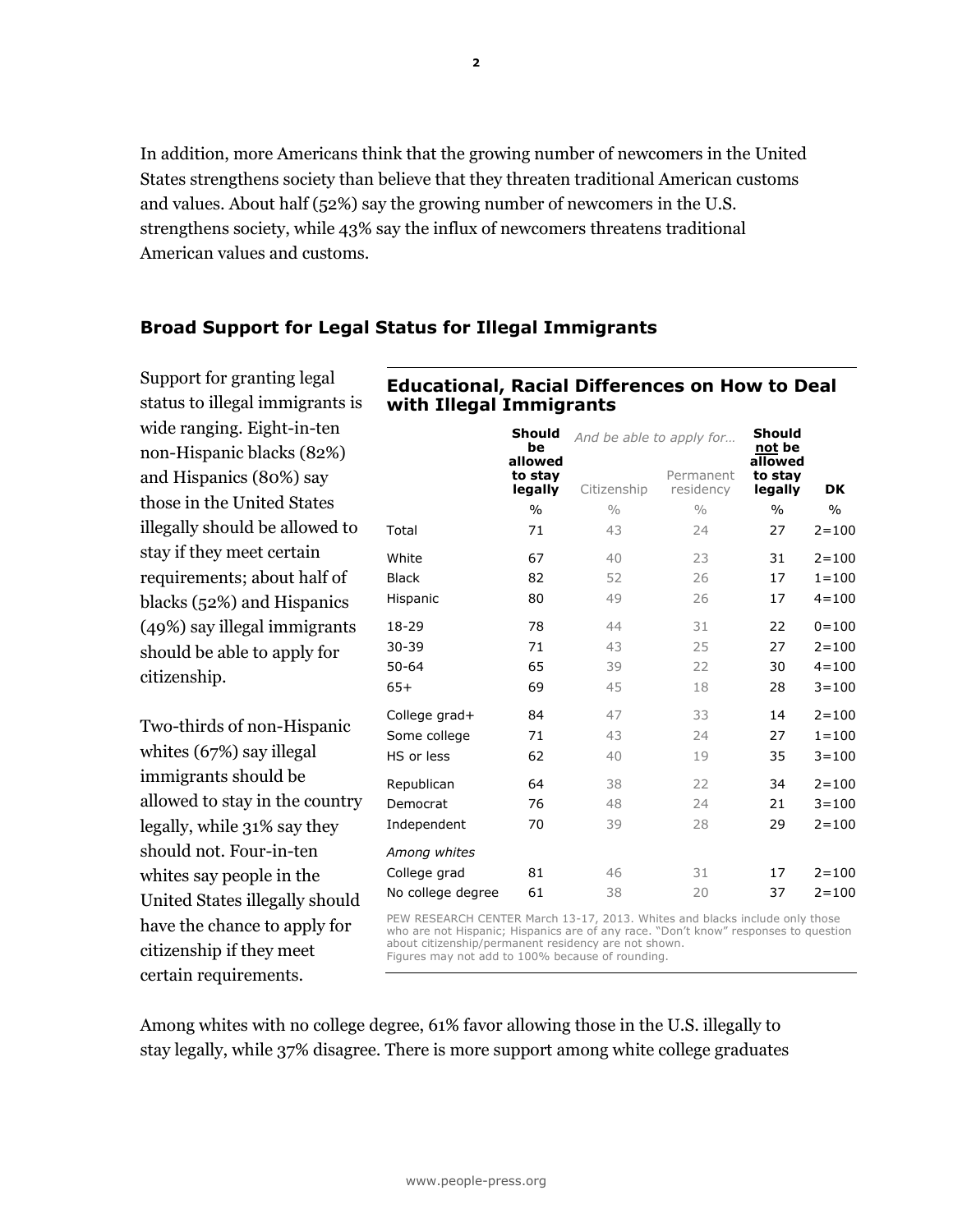for permitting illegal immigrants to stay in the country legally (81% say they should, while just 17% say they should not).

The partisan differences over providing some form of legal status for illegal immigrants are modest: 76% of Democrats, 70% of independents and 64% of Republicans say illegal immigrants should be allowed to stay in the United States if they meet certain requirements.

Whites in both parties are divided along educational lines over how to deal with illegal immigrants in the United States: Among white Democrats and Democratic-leaning independents, 92% of college graduates favor allowing illegal immigrants to stay in the U.S. legally if they meet certain requirements; support falls to 68% among white Democrats and Democratic leaners who have not completed college. Similarly, there is a 20-point education gap among white Republicans and GOP-leaning independents (75% of college graduates vs. 55% of non-college grads).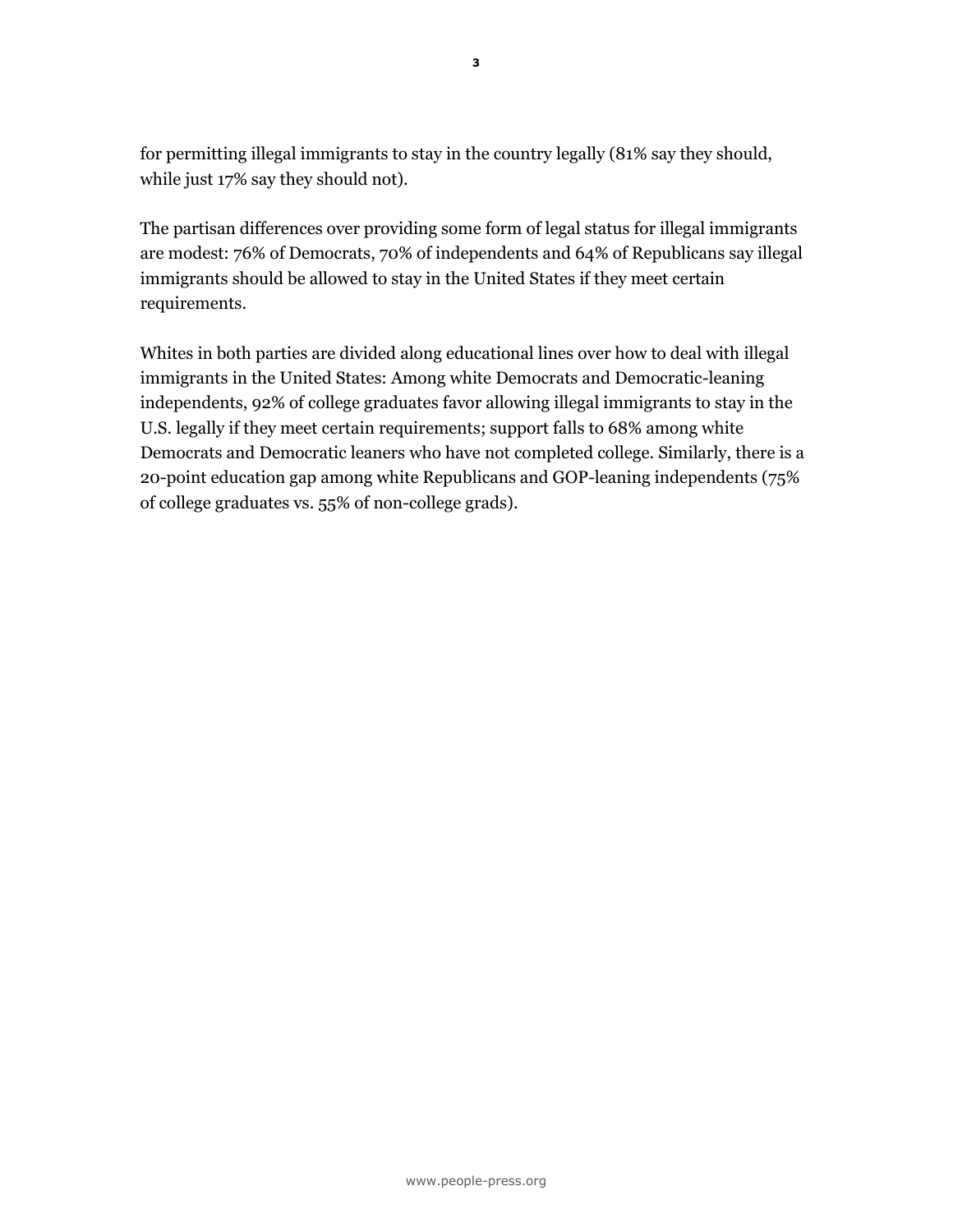## **Opinions about Immigrants' Impact on the Country**

Currently, 49% agree with the statement "immigrants today strengthen the country because of their hard work and talents." Somewhat fewer (41%) agree with an opposing statement: "immigrants today are a burden on our country because they take our jobs, housing and health care."

The balance of opinion on these questions has fluctuated over the years. Two years ago, opinions were evenly divided and in June 2010, more said that immigrants were a burden than a strength for the United States (50% vs. 39%).

## **More View Immigrants as a Strength than as a Burden**

|                                                                       | Jul<br>1994 | Sep<br>2000 | Dec<br>2004      | Mar<br>2006   | Jun<br>2010      | Mar<br>2011 | Mar<br>2013 |
|-----------------------------------------------------------------------|-------------|-------------|------------------|---------------|------------------|-------------|-------------|
| Immigrants today                                                      | $\%$        | $\%$        | $\%$             | $\frac{0}{0}$ | $\frac{0}{0}$    | $\%$        | $\%$        |
| Strengthen the U.S.<br>with their hard work<br>and talents            | 31          | 50          | 45               | 41            | 39               | 45          | 49          |
| Are a burden<br>because they take<br>jobs, health care                | 63          | 38          | 44               | 52            | 50               | 44          | 41          |
| Both/Neither/DK                                                       | <u>6</u>    | <u>12</u>   | 11               | Z             | <u> 11</u>       | <u>12</u>   | <u>10</u>   |
|                                                                       | 100         | 100         | 100              | 100           | 100              | 100         | 100         |
| Growing number of<br>newcomers from<br>other countries<br>Strengthens |             |             |                  |               |                  |             |             |
| American society                                                      |             |             | 50               | 45            | 44               | 52          | 52          |
| Threatens traditional<br>American customs &<br>values                 |             |             | 40               | 48            | 44               | 39          | 43          |
| Both/Neither/DK                                                       |             |             | <u>10</u><br>100 | Z<br>100      | <u>12</u><br>100 | 9<br>100    | 6<br>100    |
| PEW RESEARCH CENTER March 13-17, 2013.                                |             |             |                  |               |                  |             |             |

Nearly two decades ago, in July 1994, 63% viewed immigrants as a burden, but the percentage expressing this view declined substantially by the end of the 1990s (to 38% in September 2000).

In recent years, there has been little change in opinions about the impact of newcomers from other countries on traditional values. About half (52%) say the growing number of newcomers from to the United States strengthens American society, while 43% say they threaten traditional American customs and values.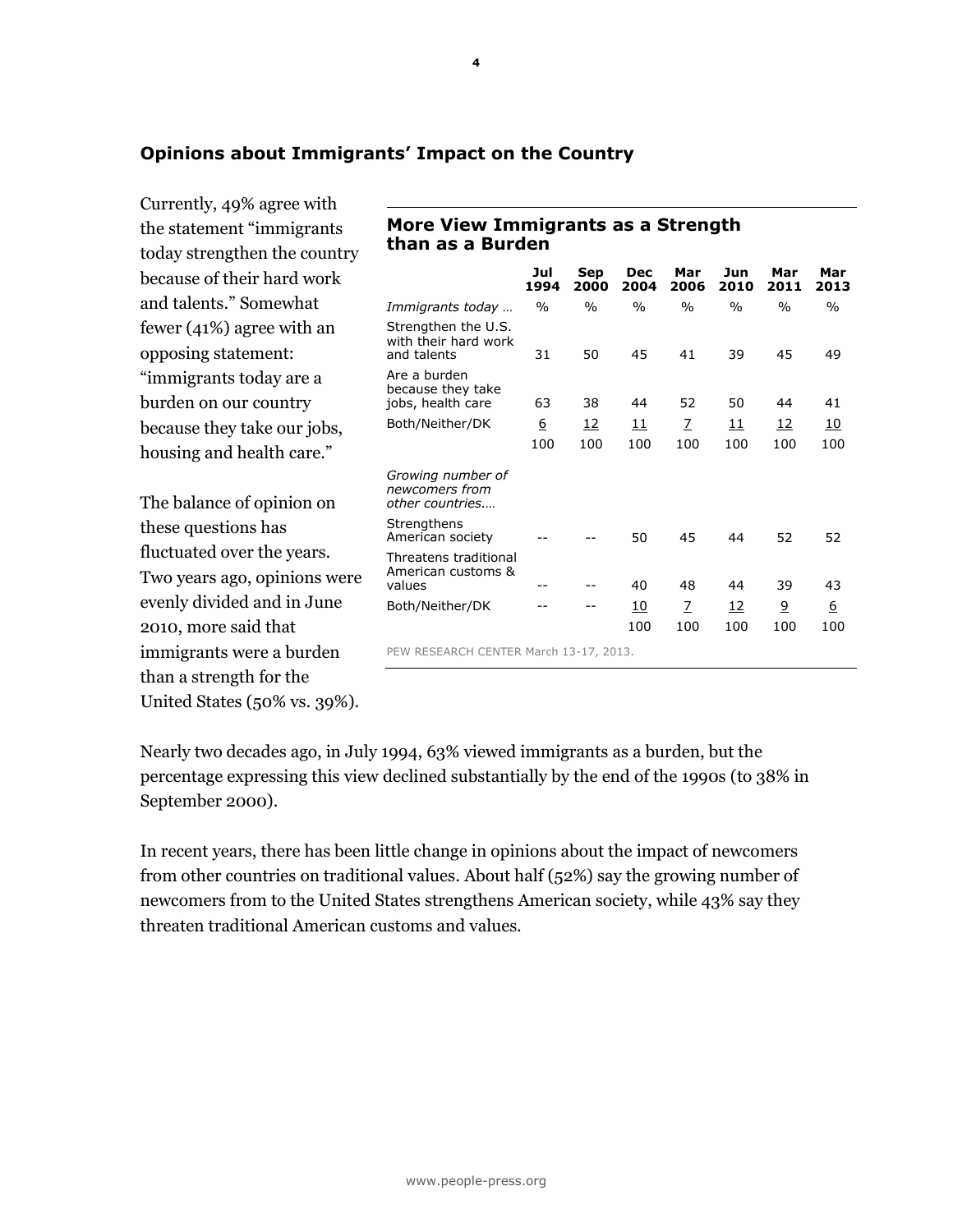## **Racial, Ethnic, Partisan Differences in Views of Immigrants**

While majorities across all groups support legal status for illegal immigrants, there are sharp differences in opinions about the impact of immigrants on the country. Opinions about immigrants have become somewhat more positive among most groups since 2010.

**5**

hard work and talents. About just 41% of whites. take jobs and health care. College graduates express far more positive opinions about the impact of immigrants **Republicans View Them as a Burden**  *Immigrants today …* **Strengthen country w/ hard work and talents housing & health care Are a burden because they take jobs, Neither/ DK**  $\%$  %  $\%$ Total 49 41 10=100 White 41 48 11=100 Black 52 38 10=100 Hispanic 74 19 6=100 18-29 59 33 8=100 30-49 50 40 10=100 50-64 45 46 9=100 65+ 37 49 14=100 College grad+ 67 23 10=100 Some college  $44$  47  $9=100$ HS or less  $41$   $49$   $10=100$ Republican 33 55 12=100 Democrat 58 36 7=100 Independent 51 38 11=100 *Among whites* College grad+ 61 27 12=100 No college degree 33 57 10=100

> PEW RESEARCH CENTER Mar. 13-17, 2013. Whites and blacks include only those who are not Hispanic; Hispanics are of any race.

Fully 74% of Hispanics say that immigrants strengthen the country because of their half of blacks (52%) also say that immigrants strengthen the country, compared with

While most Democrats (58%) say that immigrants strengthen the country because of their hard work and talents, most Republicans (55%) say they are a burden because they

than do those with less education. Fully 67% say immigrants strengthen the

country, compared with 41% of those with no more than a high school education.

# **Democrats Say Immigrants Strengthen the U.S.;**

www.people-press.org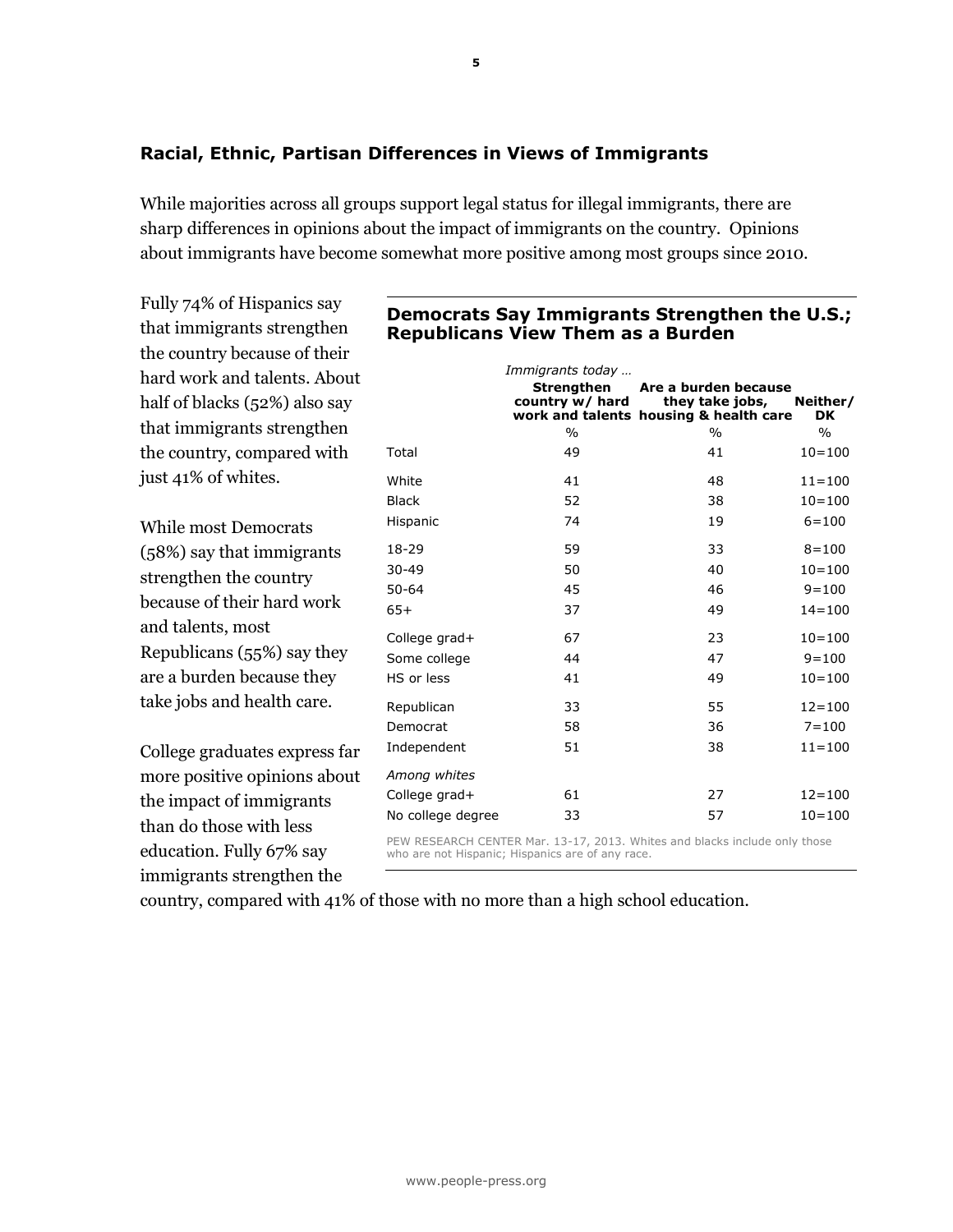| By a wide margin (59% to 33%), more 18-to-29  |
|-----------------------------------------------|
| year-olds say that immigrants strengthen the  |
| country than say they are burden. Among       |
| those 65 and older, more say immigrants are a |
| burden $(49%)$ than a strength $(37%).$       |

Opinions about whether the growing number of newcomers to the United States strengthens society or threatens American values break down along similar lines. Whites are divided (45% vs. 49%). Majorities of Hispanics (67%) and blacks (62%) say the growing number of newcomers strengthens American society.

Majorities of Democrats (61%) and independents (55%) say that the increasing number of newcomers strengthens society; just 34% of Republicans agree.

## **Growing Number of Newcomers from Other Countries …**

|                | Strengthens<br>American<br>society | <b>Threatens</b><br>American<br>values | Neither/<br>DK |
|----------------|------------------------------------|----------------------------------------|----------------|
|                | $\%$                               | $\frac{0}{0}$                          | $\frac{0}{0}$  |
| Total          | 52                                 | 43                                     | $6 = 100$      |
| White          | 45                                 | 49                                     | $6 = 100$      |
| <b>Black</b>   | 62                                 | 33                                     | $6 = 100$      |
| Hispanic       | 67                                 | 27                                     | $6 = 100$      |
| 18-29          | 64                                 | 34                                     | $2 = 100$      |
| $30 - 49$      | 56                                 | 38                                     | $6 = 100$      |
| $50 - 64$      | 44                                 | 50                                     | $6 = 100$      |
| $65+$          | 38                                 | 52                                     | $10 = 100$     |
| College grad+  | 68                                 | 25                                     | $7 = 100$      |
| Some college   | 53                                 | 43                                     | $4 = 100$      |
| HS or less     | 40                                 | 54                                     | $6 = 100$      |
| Republican     | 34                                 | 58                                     | $7 = 100$      |
| Democrat       | 61                                 | 35                                     | $4 = 100$      |
| Independent    | 55                                 | 41                                     | $4 = 100$      |
| Among whites   |                                    |                                        |                |
| College grad+  | 64                                 | 29                                     | $7 = 100$      |
| No coll degree | 37                                 | 58                                     | $5 = 100$      |

PEW RESEARCH CENTER Mar. 13-17, 2013. Whites and blacks include only those who are not Hispanic; Hispanics are of any race.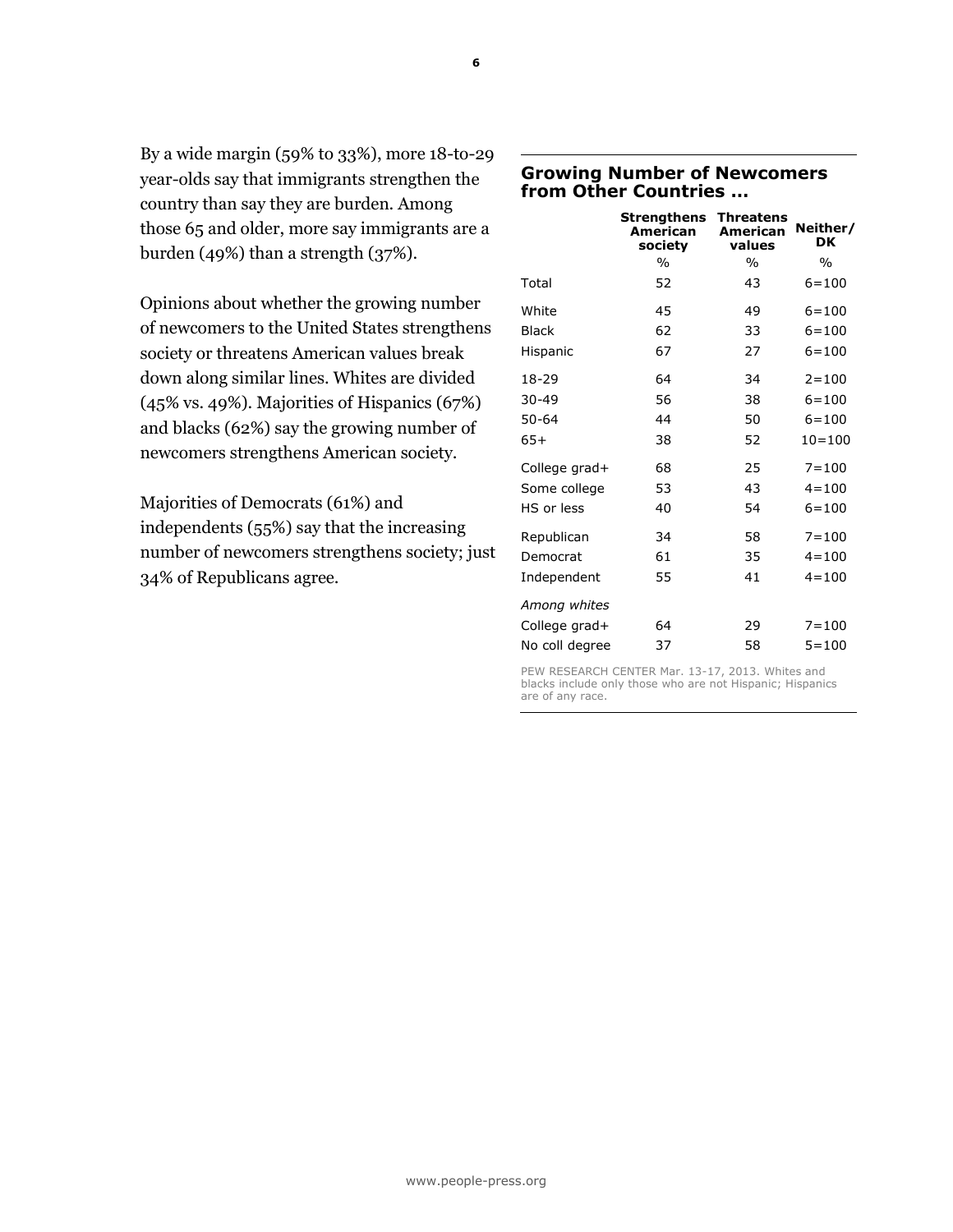## **Religion and Views of Immigrants**

Majorities of all major religious groups say there should be a way for immigrants who are currently in the U.S. illegally and who meet certain requirements to stay in the country.

For the most part, those who favor legal status for illegal immigrants say they should be allowed to apply for citizenship.

## **Modest Religious Differences in Opinions about How to Deal with People in U.S. Illegally**

|                         | Should be<br>allowed to | And be able to apply for |                        | Should<br>not be   |           |
|-------------------------|-------------------------|--------------------------|------------------------|--------------------|-----------|
|                         | stay<br>legally         | Citizenship              | Permanent<br>residency | allowed<br>to stay |           |
|                         | $\frac{0}{0}$           | $\frac{0}{0}$            | $\frac{0}{0}$          | $\frac{0}{0}$      | $\%$      |
| Total                   | 71                      | 43                       | 24                     | 27                 | $2 = 100$ |
| Protestant              | 69                      | 41                       | 24                     | 29                 | $2 = 100$ |
| White evang             | 62                      | 40                       | 20                     | 35                 | $4 = 100$ |
| White mainline          | 65                      | 35                       | 27                     | 33                 | $2 = 100$ |
| <b>Black Protestant</b> | 84                      | 51                       | 28                     | 16                 | $1 = 100$ |
| Catholic                | 73                      | 49                       | 21                     | 24                 | $3 = 100$ |
| White Catholic          | 71                      | 46                       | 20                     | 28                 | $1 = 100$ |
| Unaffiliated            | 74                      | 42                       | 28                     | 25                 | $1 = 100$ |
| Attend services         |                         |                          |                        |                    |           |
| Weekly or more          | 72                      | 43                       | 25                     | 25                 | $3 = 100$ |
| Monthly/yearly          | 72                      | 44                       | 24                     | 26                 | $2 = 100$ |
| Seldom/never            | 68                      | 41                       | 24                     | 29                 | $2 = 100$ |

PEW RESEARCH CENTER March 13-17, 2103. Whites and blacks include only those who are not Hispanic. "Don't know" responses to question about citizenship/permanent residency are not shown. Figures may not add to 100% because of rounding.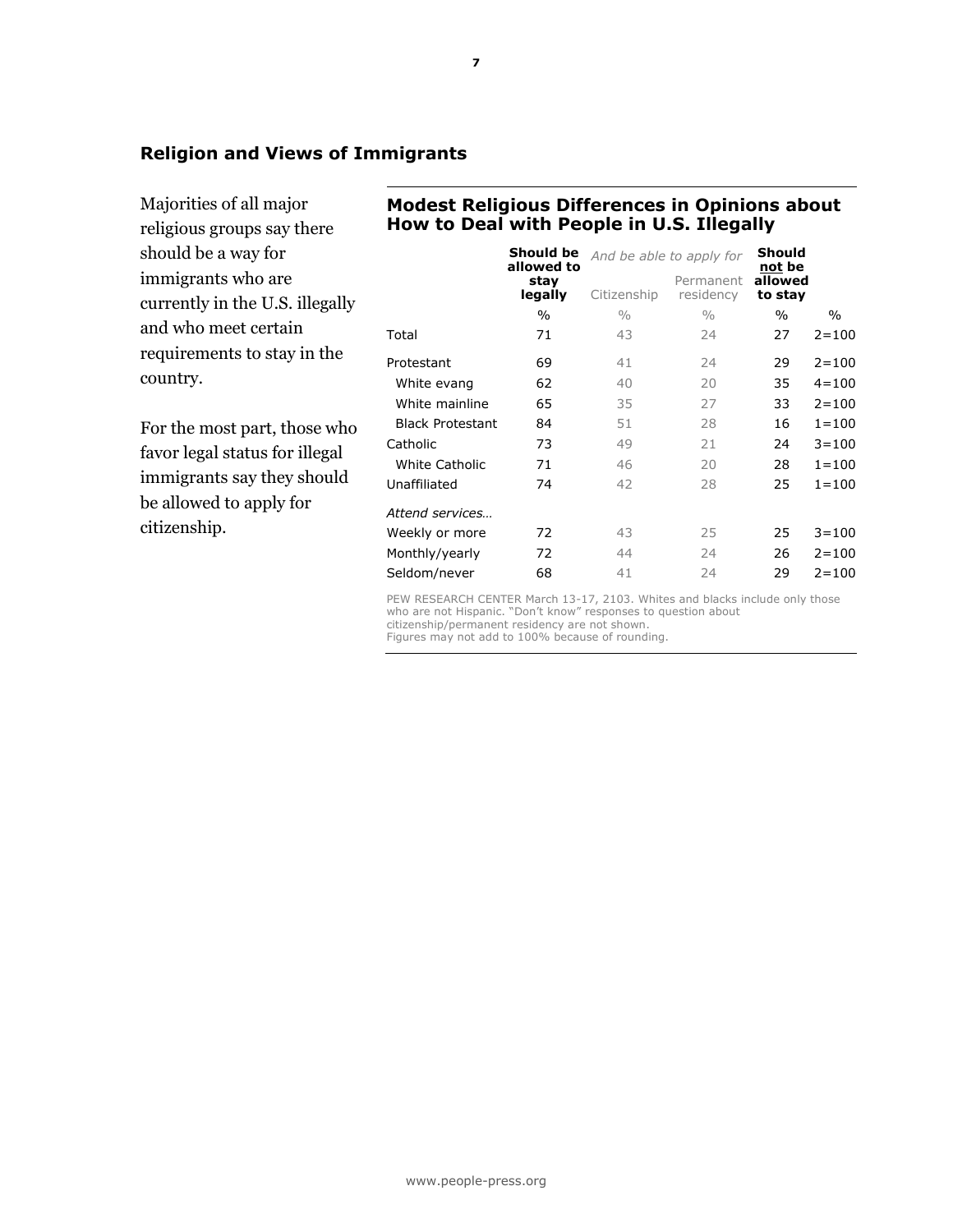Opinions among major religious groups are more divided when it comes to the impact of immigrants on the country.

A majority of white evangelical Protestants (55%) say that immigrants are burden because they take jobs, housing and health care, while about as many (58%) say they threaten traditional American customs and values.

Other religious groups have less negative views of the impact of immigrants. These

#### *Immigrants today … newcomers …* **Strengthen country Are a burden Strengthens Threatens society**   $\%$  %  $\%$  %  $\%$ U.S. general public  $49$  41 52 43 Protestant 42 47 48 46 White evangelical 32 55 36 58 White mainline  $40 \t 49 \t 47 \t 47$ Black Protestant 48 39 63 30 Catholic 55 37 53 40 White Catholic  $42$   $49$   $43$   $51$ Unaffiliated 57 35 57 38 *Attend services…*

PEW RESEARCH CENTER March 13-17, 2013. Whites and blacks include only those who are not Hispanic.

Weekly or more  $48$  41 50 43 Monthly/yearly 51 41 54 41 Seldom/never 48 42 51 44

*Growing number of* 

**values** 

differences in opinions, however, are largely the result of underlying differences between religious groups in race, political ideology, party identification and other factors; after controlling for these factors, the independent impact of religion is minimal.

## **Views of Immigrants by Religion**

**8**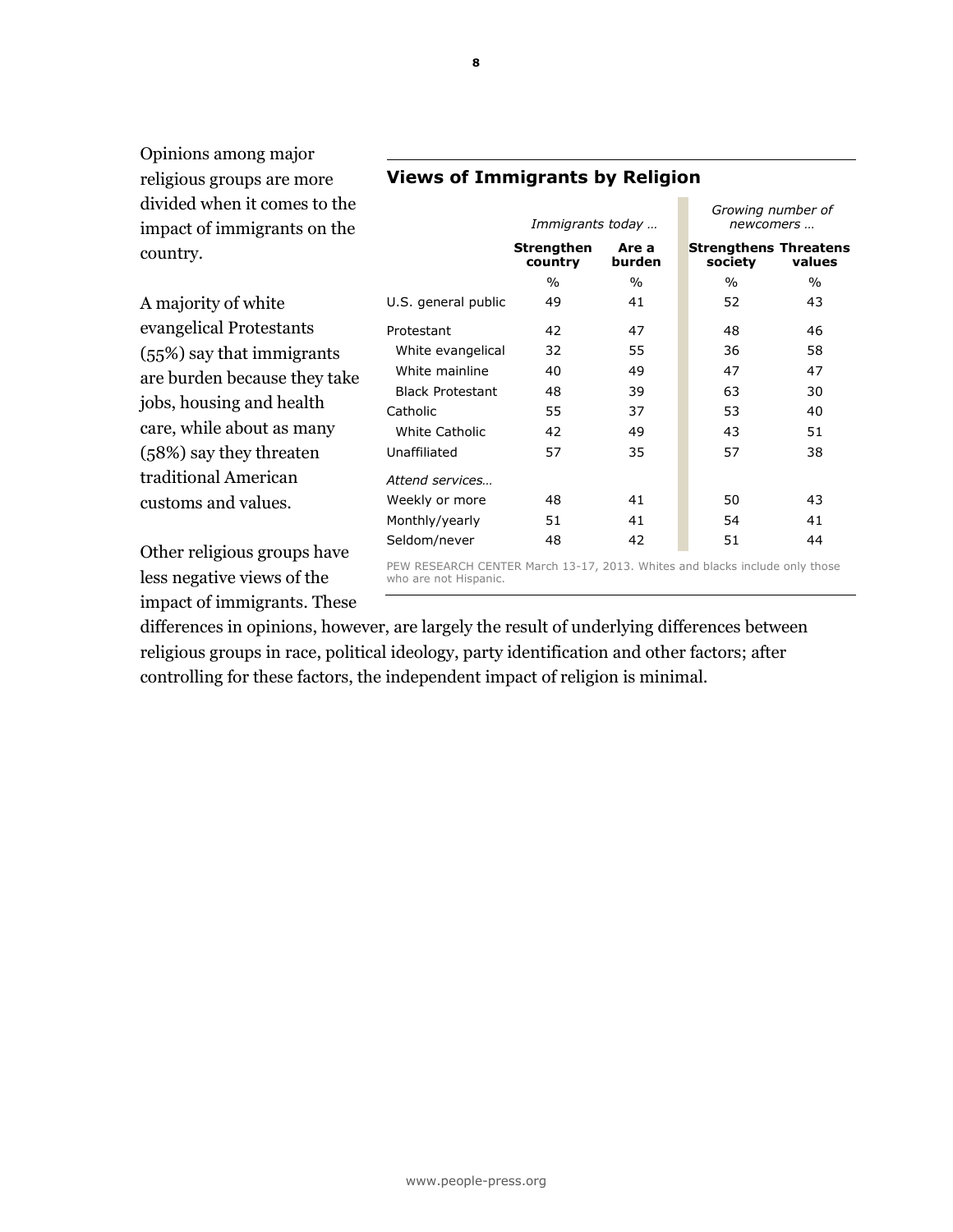### **About the Survey**

The analysis in this report is based on telephone interviews conducted March 13-17, 2013, among a national sample of 1,501 adults, 18 years of age or older, living in all 50 U.S. states and the District of Columbia (750 respondents were interviewed on a landline telephone and 751 were interviewed on a cell phone, including 385 who had no landline telephone). The survey was conducted by Abt SRBI. A combination of landline and cell phone random digit dial samples were used; both samples were provided by Survey Sampling International. Interviews were conducted in English and Spanish. Respondents in the landline sample were selected by randomly asking for the youngest adult male or female who is now at home. Interviews in the cell sample were conducted with the person who answered the phone, if that person was an adult 18 years of age or older. For detailed information about the survey methodology, see [http://people](http://people-press.org/methodology/)[press.org/methodology/](http://people-press.org/methodology/).

The combined landline and cell phone sample are weighted using an iterative technique that matches gender, age, education, race, Hispanic origin and nativity and region to parameters from the 2011 Census Bureau's American Community Survey and population density to parameters from the Decennial Census. The sample also is weighted to match current patterns of telephone status and relative usage of landline and cell phones (for those with both), based on extrapolations from the 2012 National Health Interview Survey. The weighting procedure also accounts for the fact that respondents with both landline and cell phones have a greater probability of being included in the combined sample and adjusts for household size among respondents with a landline phone. Sampling errors and statistical tests of significance take into account the effect of weighting. The following table shows the unweighted sample sizes and the error attributable to sampling that would be expected at the 95% level of confidence for different groups in the survey:

| Group                   | <b>Unweighted</b><br>sample size | Plus or minus          |
|-------------------------|----------------------------------|------------------------|
| Total sample            | 1,501                            | 2.9 percentage points  |
| White, non-Hispanic     | 1,048                            | 3.5 percentage points  |
| Black, non-Hispanic     | 162                              | 9.0 percentage points  |
| Hispanic                | 155                              | 9.2 percentage points  |
| Republican              | 420                              | 5.6 percentage points  |
| Democrat                | 487                              | 5.2 percentage points  |
| Independent             | 498                              | 5.1 percentage points  |
| Protestant              | 784                              | 4.1 percentage points  |
| White evangelical       | 317                              | 6.4 percentage points  |
| White mainline          | 236                              | 7.4 percentage points  |
| <b>Black protestant</b> | 128                              | 10.1 percentage points |
| Catholic                | 325                              | 6.3 percentage points  |
| White Catholic          | 210                              | 7.9 percentage points  |
| Unaffiliated            | 256                              | 7.1 percentage points  |

Sample sizes and sampling errors for other subgroups are available upon request. In addition to sampling error, one should bear in mind that question wording and practical difficulties in conducting surveys can introduce error or bias into the findings of opinion polls.

© Pew Research Center, 2013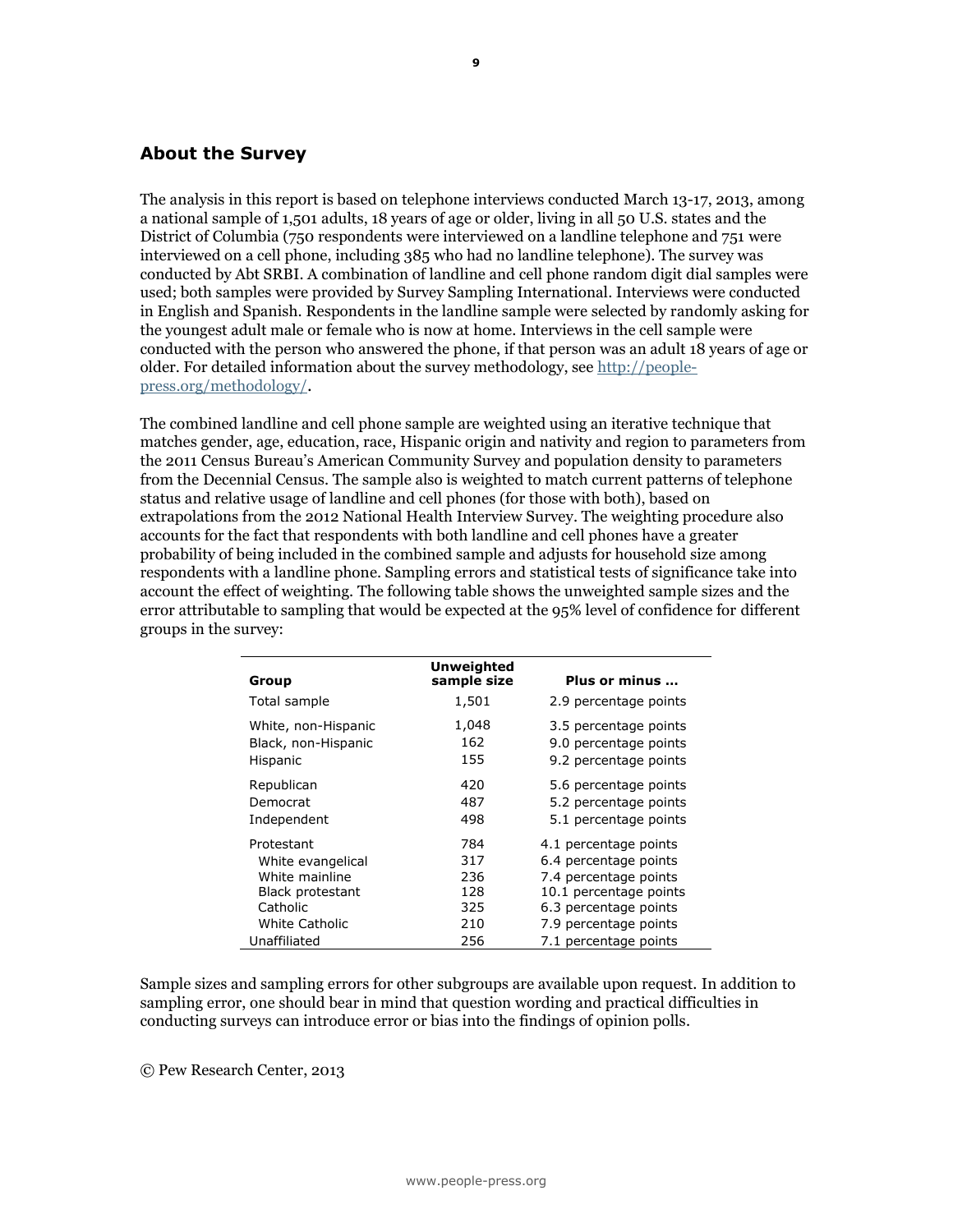#### **Q.1 PREVIOUSLY RELEASED**

#### **NO QUESTIONS 2-4**

**QUESTIONS 5a-c HELD FOR FUTURE RELEASE**

**QUESTIONS 5d, 6-7, 18, 20-24, 26-29, 35-38 PREVIOUSLY RELEASED**

**NO QUESTIONS 8-14, 15d, 16-17, 19, 25, 30-34, 39-44**

#### **ASK ALL:**

Q.15 Here are some pairs of statements. Please tell me whether the FIRST statement or the SECOND statement comes closer to your own views — even if neither is exactly right. The first pair is... **[READ AND RANDOMIZE PAIRS BUT NOT STATEMENTS WITHIN EACH PAIR]**

|                          | Immigrants today       | Immigrants today are a                  |                |
|--------------------------|------------------------|-----------------------------------------|----------------|
|                          | strengthen our country | burden on our country                   | (VOL.)         |
|                          | because of their hard  | because they take our jobs, Neither/DK/ |                |
| a.                       | work and talents       | housing and health care                 | Ref            |
| Mar 13-17, 2013          | 49                     | 41                                      | 10             |
| Jan 4-8, 2012            | 48                     | 37                                      | 15             |
| Feb 22-Mar 14, 2011      | 45                     | 44                                      | 12             |
| Aug 25-Sep 6, 2010 (RVs) | 44                     | 42                                      | 14             |
| Jul 21-Aug 5, 2010       | 42                     | 45                                      | 13             |
| Jun 16-20, 2010          | 39                     | 50                                      | 11             |
| Oct 28-Nov 30, 2009      | 46                     | 40                                      | 14             |
| October, 2006            | 41                     | 41                                      | 18             |
| March, 2006              | 41                     | 52                                      | $\overline{7}$ |
| December, 2005           | 45                     | 44                                      | 11             |
| December, 2004           | 45                     | 44                                      | 11             |
| June, 2003               | 46                     | 44                                      | 10             |
| September, 2000          | 50                     | 38                                      | 12             |
| August, 1999             | 46                     | 44                                      | 10             |
| October, 1997            | 41                     | 48                                      | 11             |
| June, 1997               | 41                     | 48                                      | 11             |
| April, 1997              | 38                     | 52                                      | 10             |
| June, 1996               | 37                     | 54                                      | 9              |
| July, 1994               | 31                     | 63                                      | 6              |
|                          |                        |                                         |                |
| b.                       | The growing number of  |                                         |                |
|                          | newcomers from other   | The growing number of                   |                |
|                          | countries threatens    | newcomers from other                    | (VOL.)         |
|                          | traditional American   | countries strengthens                   | Neither/DK/    |
|                          | customs and values     | <b>American society</b>                 | Ref            |
| Mar 13-17, 2013          | 43                     | 52                                      | 6              |
| Feb 22-Mar 14, 2011      | 39                     | 52                                      | 9              |
| Jul 21-Aug 5, 2010       | 38                     | 49                                      | 13             |
| Jun 16-20, 2010          | 44                     | 44                                      | 12             |
| November, 2007           | 50                     | 40                                      | 10             |
| March, 2006              | 48                     | 45                                      | $\overline{7}$ |
| December, 2004           | 40                     | 50                                      | 10             |

www.people-press.org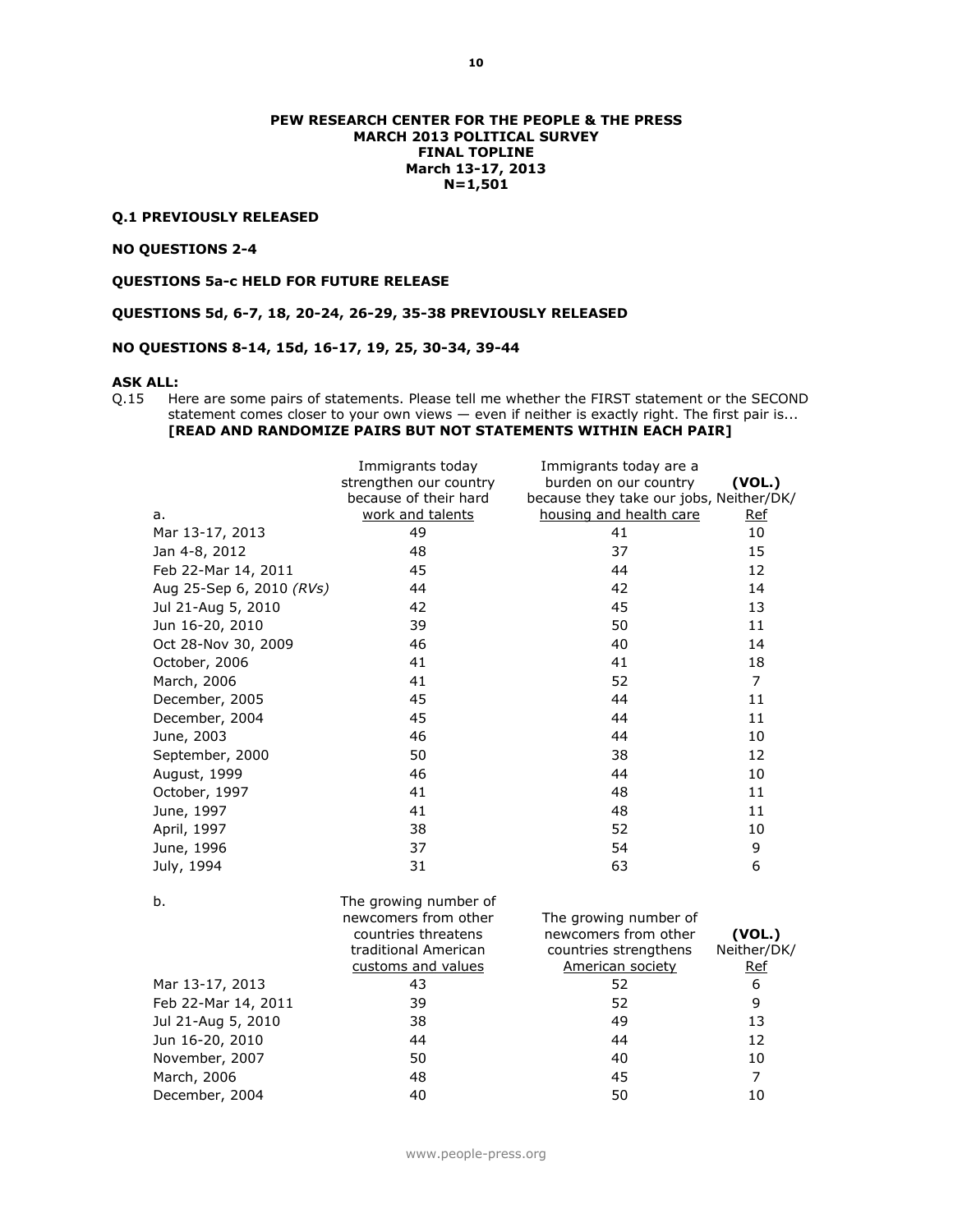#### **QUESTION 15c, 45 PREVIOUSLY RELEASED**

#### **QUESTION 15e HELD FOR FUTURE RELEASE**

#### **NO QUESTIONS 49-55, 58-60, 64, 66-69, 72, 74-76, 78-84, 93-97**

#### **QUESTIONS 46-48**

#### **ASK ALL:**

On another subject …

Q.56 Which comes closer to your view about how to handle immigrants who are now living in the U.S. illegally? **[READ AND RANDOMIZE]**

#### **ASK IF ALLOWED TO STAY IN THE COUNTRY (Q.56=2):**

Q.57 And do you think immigrants who are in the U.S. illegally and meet the requirements should **[READ AND RANDOMIZE]**

#### Mar 13-17

2013

- 27 They should not be allowed to stay in the country legally
	- There should be a way for those who meet certain requirements
- 71 to stay in the country legally<br>43 Be able to apply for U.S. citi
- Be able to apply for U.S. citizenship
- 24 Be able to apply for permanent residency, but not U.S. citizenship
- 4 Don't know/Refused **(VOL.)**
- 2 Don't know/Refused **(VOL.)**

#### **QUESTIONS 61-63, 65, 70-71, 73, 98-102 PREVIOUS RELEASED**

#### **QUESTIONS 77, 85-92 HELD FOR FUTURE RELEASE**

#### **ASK ALL:**

PARTY In politics TODAY, do you consider yourself a Republican, Democrat, or independent? **ASK IF INDEP/NO PREF/OTHER/DK/REF (PARTY=3,4,5,9):** PARTYLN As of today do you lean more to the Republican Party or more to the Democratic Party?

|                      |            |          |                        | (VOL.)                  | (VOL.) |                |      |            |
|----------------------|------------|----------|------------------------|-------------------------|--------|----------------|------|------------|
|                      |            |          |                        | No                      | Other  | (VOL.)         | Lean | Lean       |
|                      | Republican | Democrat | Independent preference |                         | party  | DK/Ref         | Rep  | <u>Dem</u> |
| Mar 13-17, 2013      | 26         | 33       | 34                     | 3                       | 1      | 3              | 14   | 15         |
| Feb. 13-18, 2013     | 22         | 32       | 41                     | $\overline{2}$          | $\ast$ | 2              | 15   | 19         |
| Jan 9-13, 2013       | 25         | 32       | 38                     | $\overline{2}$          | $\ast$ | 2              | 15   | 16         |
| Dec 17-19, 2012      | 21         | 32       | 38                     | 4                       | $\ast$ | 4              | 15   | 14         |
| Dec 5-9, 2012        | 23         | 33       | 38                     | 3                       | 1      | 2              | 14   | 19         |
| Oct 31-Nov 3, 2012   | 26         | 34       | 34                     | 3                       | 1      | 3              | 13   | 16         |
| Oct 24-28, 2012      | 28         | 33       | 33                     | 4                       | $\ast$ | 2              | 12   | 16         |
| Oct 4-7, 2012        | 27         | 31       | 36                     | 3                       | 1      | 3              | 15   | 15         |
| Sep 12-16, 2012      | 24         | 35       | 36                     | $\overline{2}$          | $\ast$ | 2              | 14   | 16         |
| Jul 16-26, 2012      | 22         | 33       | 38                     | $\overline{\mathbf{4}}$ | $\ast$ | 3              | 14   | 15         |
| Jun 28-Jul 9, 2012   | 24         | 33       | 37                     | 3                       | $\ast$ | 3              | 15   | 17         |
| Jun 7-17, 2012       | 24         | 33       | 39                     | $\overline{2}$          | $\ast$ | 2              | 17   | 17         |
| May 9-Jun 3, 2012    | 24         | 32       | 36                     | 4                       | $\ast$ | 4              | 13   | 14         |
| Apr 4-15, 2012       | 24         | 31       | 39                     | 3                       | $\ast$ | 2              | 15   | 15         |
| Mar 7-11, 2012       | 24         | 34       | 36                     | 3                       | 1      | $\overline{2}$ | 16   | 17         |
| Feb 8-12, 2012       | 26         | 32       | 36                     | $\overline{4}$          | 1      | $\overline{2}$ | 13   | 17         |
| <b>Yearly Totals</b> |            |          |                        |                         |        |                |      |            |
| 2012                 | 24.7       | 32.6     | 36.4                   | 3.1                     | .5     | 2.7            | 14.4 | 16.1       |
| 2011                 | 24.3       | 32.3     | 37.4                   | 3.1                     | .4     | 2.5            | 15.7 | 15.6       |
| 2010                 | 25.2       | 32.7     | 35.2                   | 3.6                     | .4     | 2.8            | 14.5 | 14.1       |
| 2009                 | 23.9       | 34.4     | 35.1                   | 3.4                     | .4     | 2.8            | 13.1 | 15.7       |
| 2008                 | 25.7       | 36.0     | 31.5                   | 3.6                     | .3     | 3.0            | 10.6 | 15.2       |
| 2007                 | 25.3       | 32.9     | 34.1                   | 4.3                     | .4     | 2.9            | 10.9 | 17.0       |
| 2006                 | 27.8       | 33.1     | 30.9                   | 4.4                     | .3     | 3.4            | 10.5 | 15.1       |